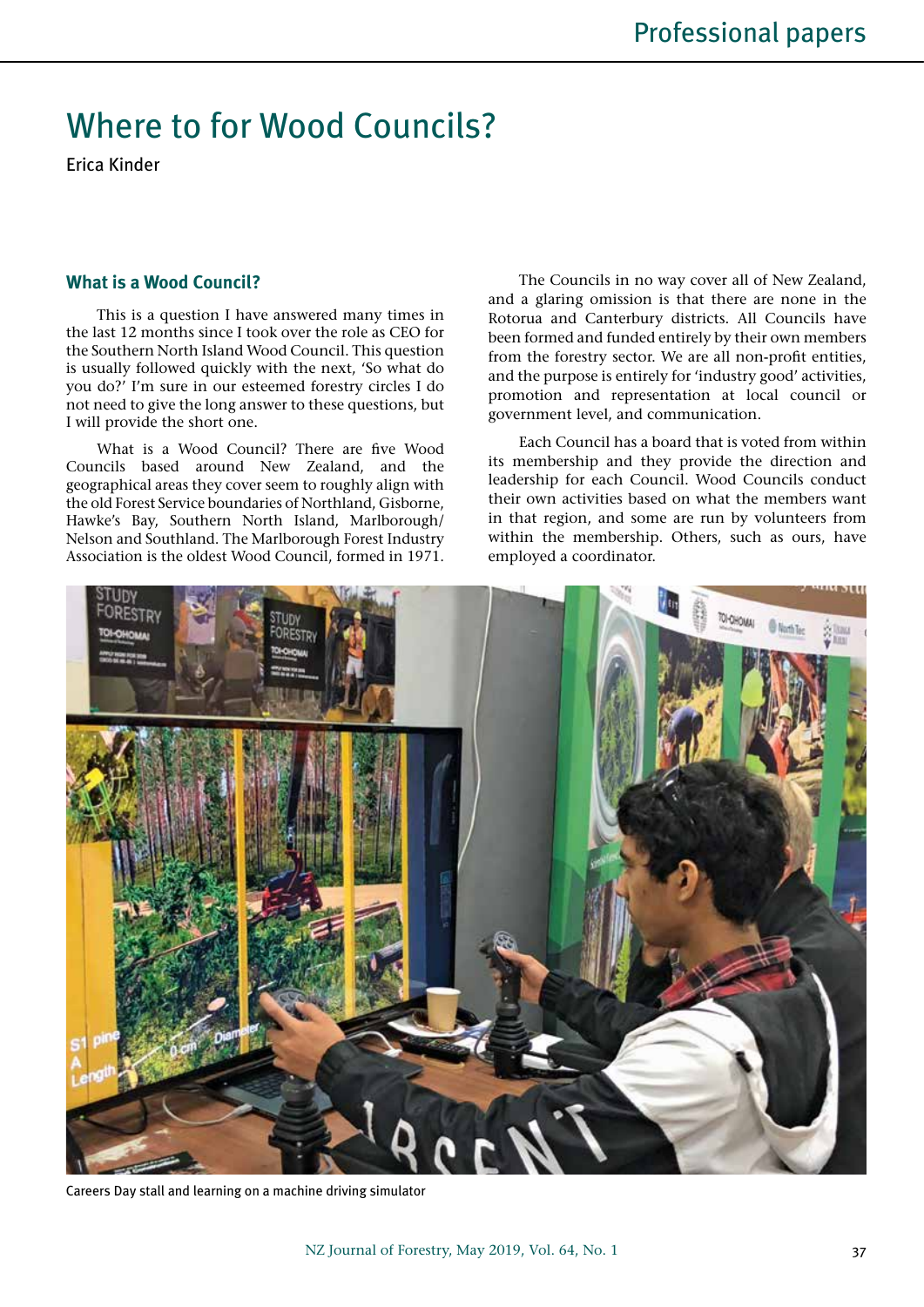# **Southern North Island Wood Council**

The Southern North Island Wood Council, geographically speaking, is the largest. We cover the entire bottom of the North Island, as far north as Ohakune, across to Waipukurau and down to Wellington. This makes our membership diverse, and also means a lot of travel for our board members to get to quarterly meetings.

We have members that include ports, sawmills, logging contractors, cartage contractors, forestry companies, forestry investment companies, forestry consultants and a seedling nursery. The NZ Farm Forestry Association is also a member of our Council, and I have enjoyed meeting their associates and attending a field day held in the Wairarapa this year.

What do I do? Well, that depends, is the answer. It depends on what our board places the most emphasis on for that year. At the moment that is a heavy dose of careers and training promotion, followed with a sprinkling of keeping up with local council policies, and a touch of organising our yearly training awards, along with the distribution of information from all the other associated groups in our industry.

# **Careers and training emphasis**

The emphasis on careers and training promotion is for two main reasons, the first being that as we all know we are in a labour shortage for our sector. All of our members are struggling to hire qualified or, in some cases, just drug-free staff. This is a recurring theme at all our meetings, and by putting our resources into attracting and retaining staff we are actually reaching a large part of society who do not even seem to know we exist.

In the Palmerston North area, for instance, schools didn't even know that forestry was an industry in their region. I believe that by reaching out to schools and local employment groups we are actually reaching a whole wider part of the community. Parents, teachers and other local businesses are all made aware of 'the forest sector' and all that we have to offer. So far, I have been overwhelmed with the response to the point where the Southern North Island Wood Council has now also hired two regional coordinators based in Palmerston North and Taranaki to solely focus on the interaction with schools.

Second, it seems our industry has been very bad at promoting itself. I am not sure why. We seem to have all the key elements that would make for a great story: a growing industry, carbon storage (in an economy that has promised carbon neutrality), excellent rates of pay, diverse jobs to suit most skill sets, profitable businesses and a levy-funded nationwide organisation. There is also no shortage of associated groups all 'representing' our industry. The power point presentations are positively jostling with logos.

However, these elements have just not combined to produce the results our members want. There is no

strategic and coordinated nationwide campaign that is current and attractive to new job entrants, and there is not enough communication in a modern way – only fragments of this that seem last minute and not what the market requires. So our Wood Council is attempting to fill a gap. I have seen some great online campaigns run by our forestry friends in the UK, the US and Canada, and I believe we have a lot to learn in providing open days, free events, local workshops and community-based projects.

Luckily, I have a background to suit this task. I grew up on a sheep farm in the Marlborough Sounds, I am a Forestry Science graduate from the School of Forestry at Canterbury University, and have worked across many areas of our industry, running log yards, loading ships and truck dispatching.

I am also married to a forester. We own plantation forests in their third rotation and have just completed logging some of it. Also, I have children currently suffering the careers departments at secondary school and trying to figure out what they want to do in life with very little guidance from their schools. Furthermore, I spent six years at Beef + Lamb NZ, coordinating regional events for farmers where true community spirit seems to live.

## **Women and Maori in forestry**

Also, and some of you may have noticed this, I am a woman. This has always been, and I am not going to sugar coat this, a bit of a hindrance in the forestry sector. An example of this was having to interview and hire my (male) replacement and observing his salary package was double to my own. There is hope in this area, as there are many young women coming through now into our industry who simply will not put up with that and I can see a future where gender really won't matter.

I think our industry is starting to recognise this, especially with the latest round of scholarships offered from the Ministry for Primary Industries that are for women or Māori only to enter forestry-based tertiary training. (I'm still not sure how to take these scholarships. Are they recognition that these groups are not well represented, or are they hinting that somehow the only way these groups are going to get there is with incentives? By asking for equality, how are we gaining it, if only with such initiatives?)

## **Workplace danger**

Some of the jobs I have had in the past have been in extremely dangerous workplaces. I know forestry suffers from a taint, particularly the fear of parents, of being a dangerous place to work. Stevedoring, or the loading of ships at wharf side, would have to be the most dangerous thing I have ever done. We had two workplace deaths, one that I witnessed, in the 10 years I was in this career, and many injuries and near misses. Too many to count.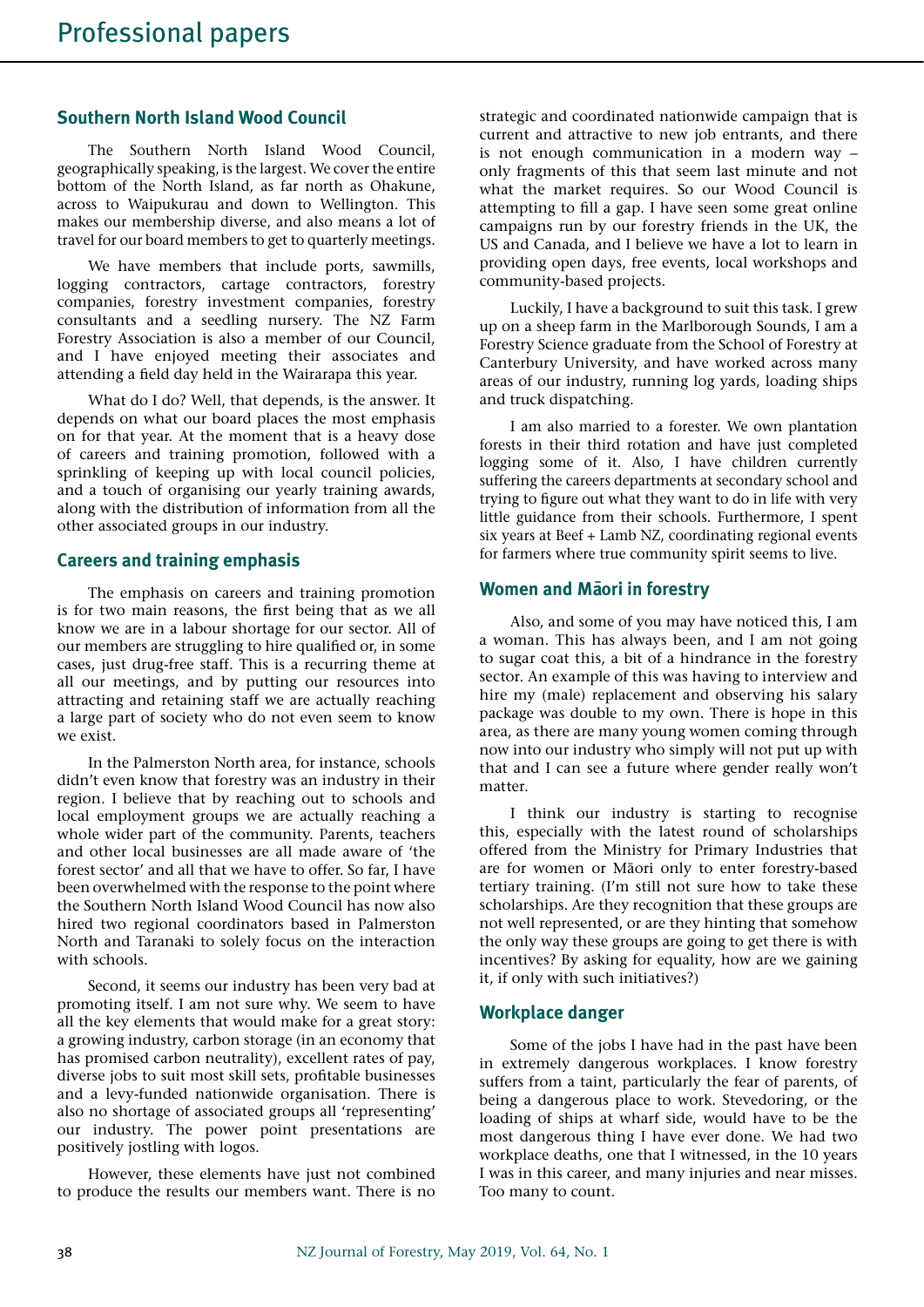

Guy Farman from Farman Turkington Forestry shows students how to fly a drone

I myself was run over by a log loader, but it turns out that if you lie on the ground flat then the wheel base is high enough to run over you untouched. In this instance, the driver was reading paperwork on his lap and not looking ahead. If parents or students mention concerns about safety, they are completely valid to me. When you are the only woman in a workplace, you often have to provide support and sympathy to injured co-workers.

However, all workplaces are dangerous to differing degrees in my opinion. Try the mental stress of an office job in a big city, commuting in traffic, dealing with 'workplace bullying', sitting in an air-conditioned room all day, staring out the window. I would still take the fresh air, sunrises, frost on the ground and the simple physical activity of working outside any time.

Do we all want to live forever? Or does it just feel that way sometimes? You are still more likely to be in car crash driving to get a pie than get an injury in a forestry-based job. What about driving to get a pie on the way to a stevedoring shift? What is that statistic?

For our members, it is the perfect storm of just enough knowledge and ideals to make for a frustratingly determined CEO.

## **Wood Councils essential**

I believe, and this is just my personal and obviously biased opinion, that Wood Councils are essential in New Zealand. We are the regional voice for our sector providing a non-competitive platform for many discussions, and dedicating time and energy into areas that many of our members support but just do not have the time outside their day jobs to contribute to.

I am amazed that some of our members will drive four-and-a-half hours to attend a board meeting, eat a dry sandwich, and head home again, talking into their bluetooth speakers in their utes the whole way. Their dedication to industry good and a hope for the future of their workplaces is incredible, and this is what the Wood Councils are for – they are a direct link into our industry.

#### **Career Expo's**

I have also particularly enjoyed the interaction with young people this year at schools where I have held informal talks about 'forestry stuff' and at Careers Expo's where I have set up stalls and roped in some industry staff for the day to help out. Starting with zero in the way of banners or brochures, I have made my own, changed them, and am rethinking my approach all the time.

I think I have learnt as much from the students as they have learnt from me. First, around communication, I know we see young people wandering around with phones all the time but it turns out they love to talk. To read – not so much. I try and catch someone's eye, ask about what they are interested in, and then turn that into something they could use in our forest sector.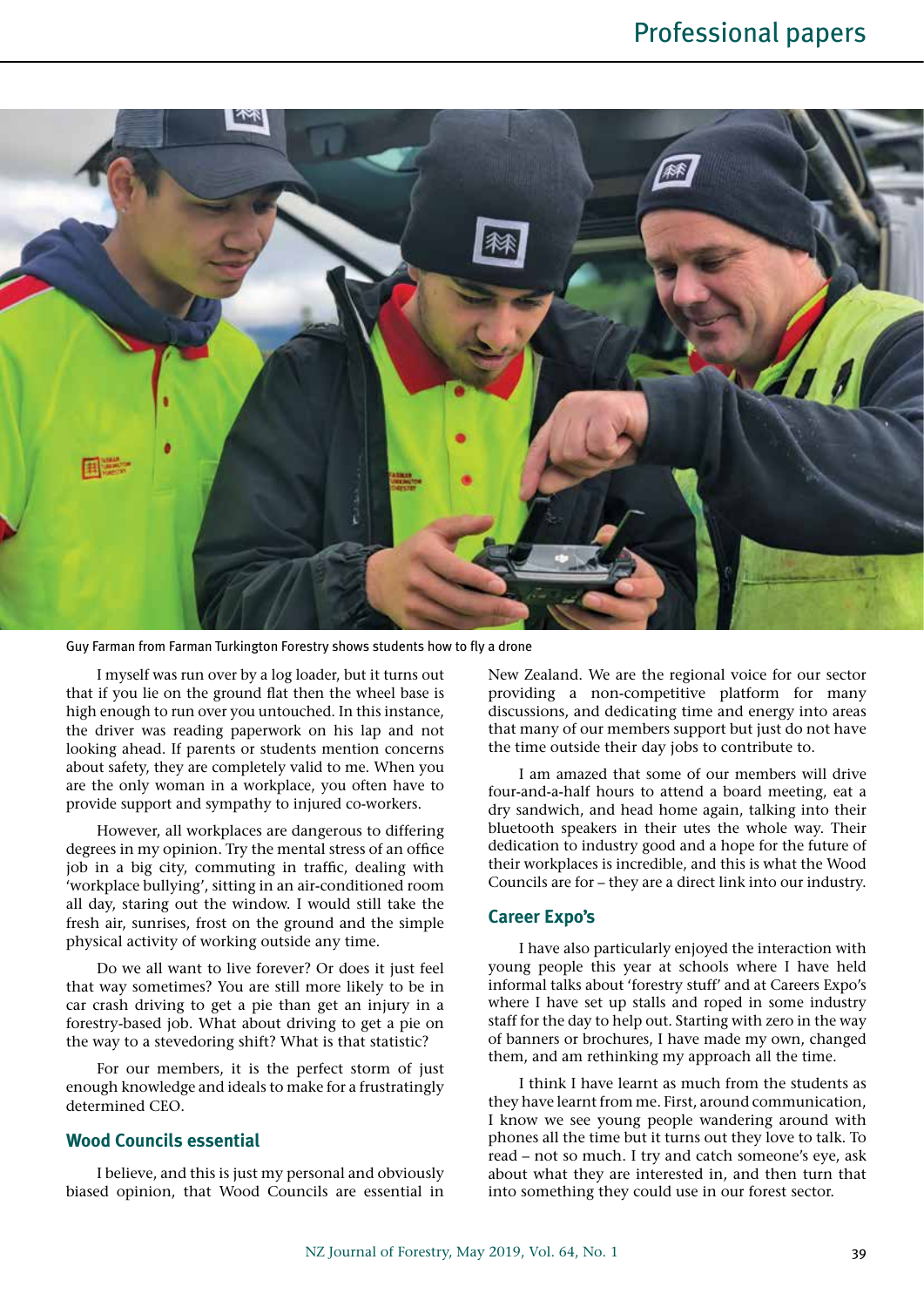If a student is into computer systems, I ask them if they have heard about GIS and its applications with drones for forest mapping. If they like engineering subjects, I ask them if they know about soil stability and water movement in forest roading. Into economics? Then I ask if they have heard about forest investments, rates of return on different land uses and the marketing of logs overseas. There is no subject that a secondary school student is doing that does not relate to forestry somehow, except maybe sewing (that one stumped me) and sports studies.

# **Value of social media**

What I have learned from these interactions can be brewed down pretty simply. Either we need to communicate face-to-face or with video. It is the only way forward if we want to promote ourselves with students, because if we cannot actually be there in person then we need to be there digitally. Emails, websites, booklets, brochures – all these we are doing to communicate with parents and teachers.

The only way to get videos seen is through social media and this is a huge, vague thing for most people over the age of 40. There are many different forms of

social media, with Facebook being the largest (and the least used) by anyone under the age of 30. Increasingly popular now is YouTube, where a person or 'blogger' has a following, and I see some real promise with this approach. The trouble is we need a 'celebrity forester' or an 'All Black forester' to generate any real star power, and I am not sure that person is out there yet.

Another personal notion of mine would be a 'forestry mascot' for our vision. 'Bring back Bogor!' We need a relatable face for our industry, and while the pot-smoking hedgehog might not be PC these days, we still need a version of this. Someone recognisable and non-threatening for our campaigns. Maybe I will try a life-sized cut-out of this at our next Careers Day and let you know (perhaps we need a nationwide competition to develop a new mascot?).

One of the first tasks I set myself with the Southern North Island Wood Council was setting up a Facebook page, and then really starting to use it. I did search around but found very few other pages in New Zealand forestry at all, so I make my own videos, slide shows and posts, and share relevant newspaper articles and posts from other groups. There has started to be some real interaction, and it is great to be able to tell young



Forest interns from Makoura College in Masterton